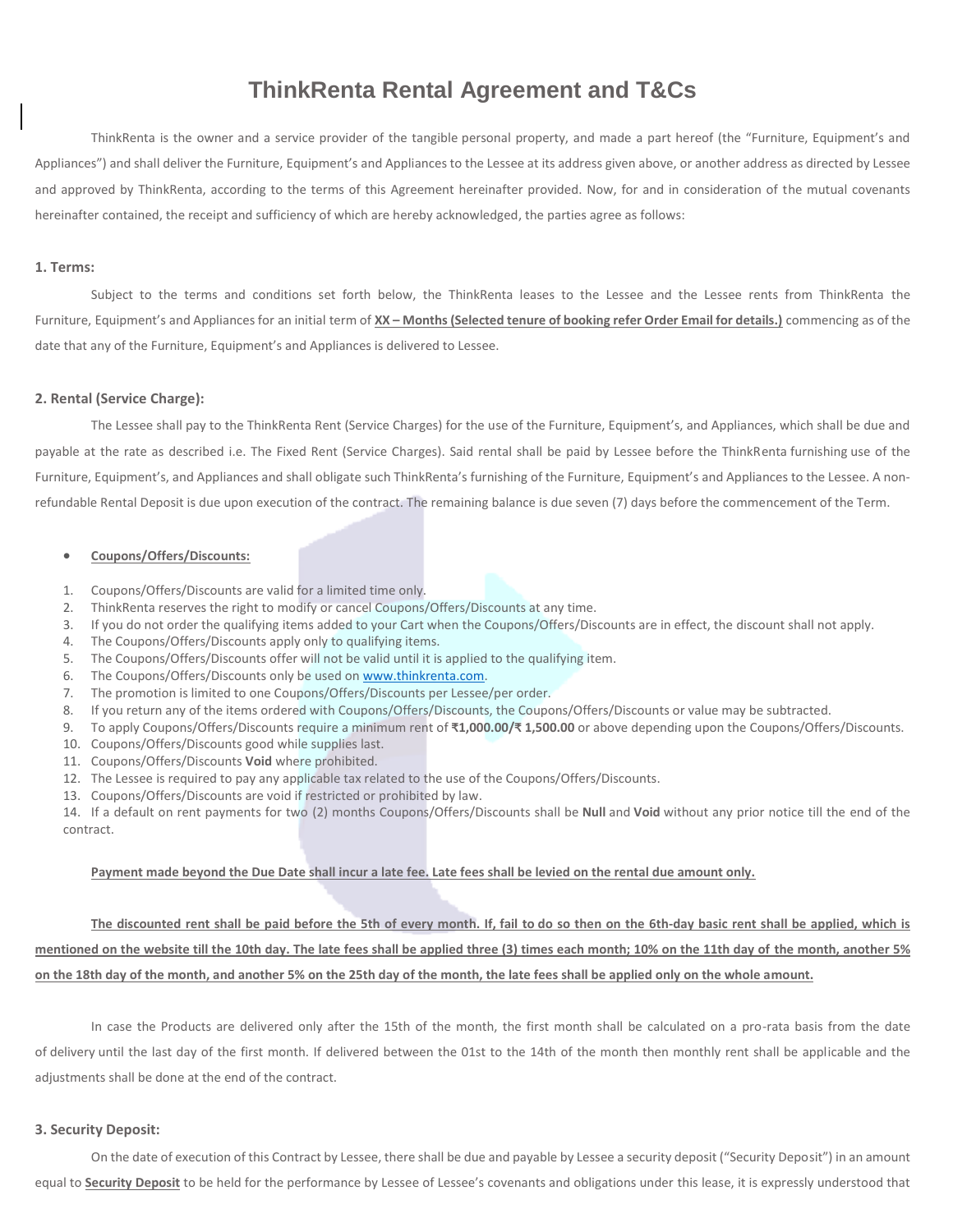the deposit shall not be considered an advance payment of rental or a measure of ThinkRenta's damage in case of default by Lessee. ThinkRenta shall refund the security deposit only at the end of the contract, the security deposit shall not be refunded on partial contract discontinuation. Upon the occurrence of default by Lessee or breach by Lessee under this lease, ThinkRenta may, without prejudice to any other remedy, use the Security Deposit to the extent necessary to make good any arrears of rent and/or any damage, injury, expense, or liability caused to ThinkRenta by the default or breach, any remaining balance of the security deposit to be returned by ThinkRenta to Lessee upon the termination of this Contract. ThinkRenta will not be required to keep the Security Deposit separate from its funds and Lessee will not be entitled to interest on the Security Deposit.

## **4. Disclaimer of Warranties and Waiver of Defenses:**

THINKRENTA MAKES NO WARRANTY, EXPRESS OR IMPLIED, TO ANYONE, AS TO THE FITNESS, MERCHANTABILITY, DESIGN, CONDITION, CAPACITY, PERFORMANCE, OR ANY OTHER ASPECT OF THE FURNITURE, EQUIPMENT'S AND APPLIANCES OR ITS MATERIAL OR WORKMANSHIP. ThinkRenta further disclaims any liability for loss, damage, or injury to Lessee or third parties as a result of any defects, latent or otherwise, in the Furniture, Equipment's, and Appliances, whether arising from ThinkRenta's negligence or application of the laws of strict liability.

#### **5. Flexible Tenure:**

ThinkRenta provides its Lessee's, an option to opt for flexible tenure **("Flexible Tenure")** for early closure and/or extension of the term of the Agreement. In case of early closure, the Lessee can request for closing the order by informing ThinkRenta, 2 (two) weeks before the closure date. ThinkRenta.Com provides its Lessee's with different monthly rental rates depending on the tenure of the Agreement at the time of order placement. In the event of early closure, the difference in monthly rental amount shall be calculated as per the monthly rental rates between Agreement tenure (the tenure selected at order placement) and Actual tenure served (effective tenure at early closure) will have to be paid. The minimum tenure for the Product shall be calculated as **03 Months**.

For extension of the term beyond the Agreement tenure by the Lessee, the monthly rate applicable at the time of extension shall be followed for calculation of rental amount for the extension period. Any extension or early closure shall be done only through the ThinkRenta website and such extension or early closure shall be deemed to be according to this Agreement. ThinkRenta reserves the right to revise the rental rates at any time at its sole discretion. The amount due will be calculated as: (Actual tenure rent – Contract tenure rent) \* No. of months of Actual tenure.

**03-06 month's: 03-month's rental rate**

**06-09 month's: 06-month's rental rate**

**9-12 month's: 09-month's rental rate**

**12-18 month's: 12-month's rental rate**

**18-24 month's: 24-month's rental rate**

(Kindly refer to [www.ThinkRenta.com](http://www.thinkrenta.com/) for detailed break up according to the tenure and products)

--

Similarly, the contract for your order/one or more items from the order can be extended for the desired period by notifying us 2 weeks before the end of the contract.

# **6. Payment Gateway:**

Information relating to electronic transactions entered via the Website shall be protected by encryption technology. We have partnered with secure payment gateways i.e., **Razorpay, CCAvenue, PAYTM, Amazon Pay, Google Pay, PhonePe Etc.** The Website cannot interfere and does not interfere with the payment gateway mechanism/tools/application. The Website has no access to the information that you may enter for making the payment through the payment gateway. Your transaction and banking details or other information as required for internet banking or other payment instruments are held by our Payment Gateway partner. By creating a link to a payment gateway, we do not endorse the payment gateway, nor are we liable for any failure of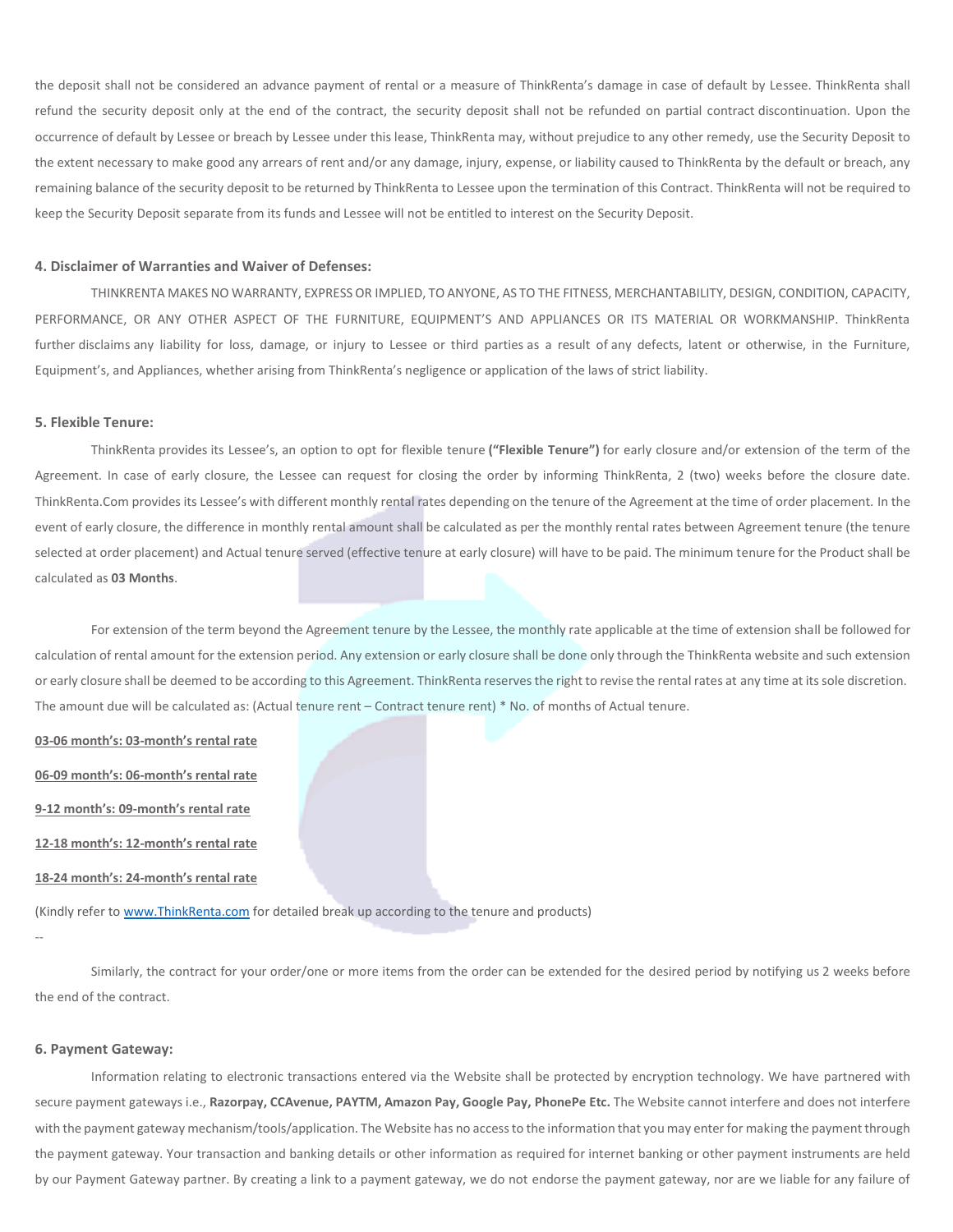products or services offered by such a payment gateway. Such a payment gateway may have a privacy policy different from than ours. All failures/errors/omissions of the payment gateway shall be solely on the payment gateway. You hereby consent that you shall not sue the Website for any disputes that you may have with the payment gateway for any wrongdoing of the payment gateway.

## **7. Termination:**

ThinkRenta Furniture, Equipment, and Appliances Acceptance. If ThinkRenta is not able to take possession of inventory items before two (2) weeks from Commencement Date, ThinkRenta may provide written notice via email or over the phone to Lessee to terminate this lease and all obligations hereunder, with no further responsibility or obligation. In the event of early closure, the difference in monthly rental amount shall be calculated as per the monthly rental rates between Agreement tenure (the tenure selected at order placement) and Actual tenure served (effective tenure at early closure) will have to be paid. The minimum tenure for the Product shall be calculated as 03 Months. Email notifications/notice shall not be considered as termination of the contract, termination of the contract shall be counted only after ThinkRenta has received Furniture, Equipment, and Appliances. Lessees are liable to pay ThinkRenta shall use best efforts to locate all inventory items.

#### **8. Title, Personal Property:**

Furniture, Equipment's, and Appliances is ThinkRenta's property, and Lessee shall have no right, title, or interest therein, except as herein set forth, and no right to purchase or otherwise acquire title to or ownership of any of the Furniture, Equipment's and Appliances. ThinkRenta is hereby authorized by Lessee, at Lessee's expense, to cause this lease, or any statement or other instruments in respect of this lease showing the interest of ThinkRenta in the Furniture, Equipment's and Appliances, including Uniform Commercial Code Financing Statements, to be filed or recorded, and grants ThinkRenta the right to execute Lessee's name thereto. Lessee shall execute and deliver any statement or instrument requested by ThinkRenta for such purpose and agrees to pay or reimburse ThinkRenta for any searches, filings, recordings, or stamp fees or taxes arising from the filing or recording any such instrument or statement. Lessee shall at its expense protect and defend ThinkRenta's title against all persons claiming against or through Lessee, at all times keeping the Furniture, Equipment's and Appliances free from any legal process or encumbrance whatsoever including but not limited to liens, attachments, levies, and executions, and shall give ThinkRenta immediate written notice thereof and shall indemnify ThinkRenta from any loss caused thereby.

#### **9. Delivery:**

Delivery of the Furniture, Equipment, and Appliances to the location designated by Lessee and approved by ThinkRenta for receipt (the "Location") shall be performed by ThinkRenta. Delivery shall be done after the KYC & the verification of the address shall be done through KYC Only. Lessee or Lessee's representative is responsible for directing the placement of the Furniture, Equipment's and Appliances upon delivery.

Furniture, Equipment's and Appliances shall be delivered in good conditions.

At the time of delivery, the Lessee shall check and verify the quality and details of Furniture, Equipment's and Appliances being set up. This is to ensure that the Lessee receives exactly what has been ordered to his/her satisfaction.

If the Lessee, for any reason, is not satisfied with the Furniture, Equipment and Appliances' particular product shall be returned and replacement shall do free of cost only at the time of delivery. Then the replacement shall take approximately 48 hours as per Lessee's convenience.

ThinkRenta does not promise brand-new Furniture, Equipment, and Appliances to the Lessee.

ThinkRenta will not hand over the Furniture, Equipment, and Appliances to the Lessee's representative without an authorization letter duly signed by the Lessee & the photo identification document of the representative upon delivery.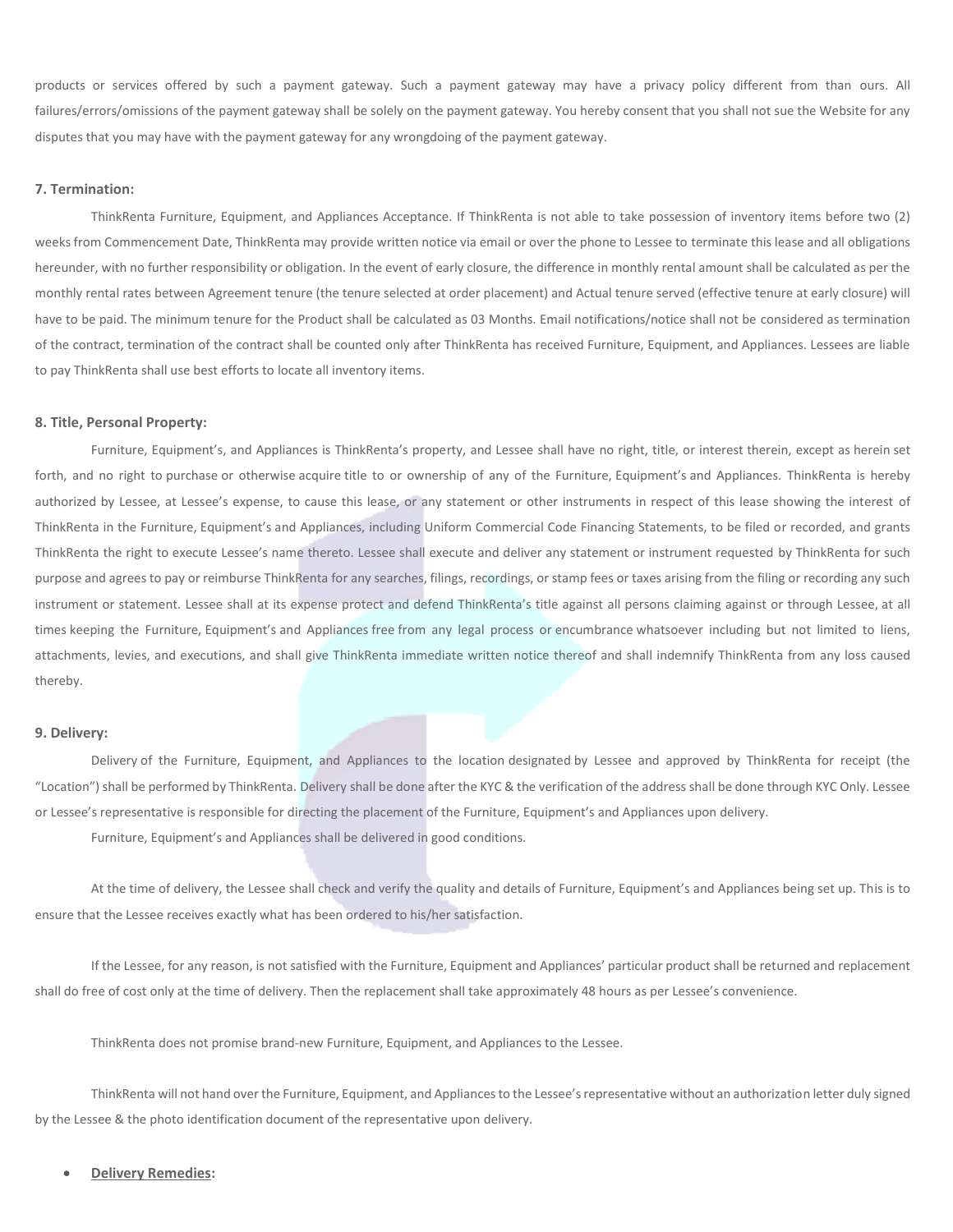**ThinkRenta shall deliver Furniture, Equipment's, and Appliances only after post verification of all the documents provided by the Lessee, as KYC within 48 to 72 hours.**

**ThinkRenta's authorized staff shall not hand over Furniture, Equipment, and Appliances to a third party or the labor/helper/support staff of the Lessee. Furniture, Equipment's and Appliances shall be delivered to the delivery location of the Lessee by ThinkRenta's authorized staff only. If they found out at the time of delivery that it is not possible to deliver Furniture, Equipment's, and Appliances to the Lessee's location due to the scenario of Furniture, Equipment's, and Appliance's instance, or consequence of Breaking. Wreckage. Impairment. Destruction. Breakage or it is Unsafe to deliver or it is a risk of their Health or Injurious. Hazardous, Disastrous, Harmful, Ruinous, Etc. Then in such a scenario, ThinkRenta's authorized staff shall make the final decision at the time of delivery. If ThinkRenta's authorized staffs are unable to deliver then, ThinkRenta shall refund the paid deposit to the Lessee within two (2) business days.**

**At the time of delivery Furniture, Equipment's, and Appliances Lessee or Lessee's representative shall be present at the location of delivery. If delivery is attempted and no one is present then the next delivery shall be chargeable of ₹ 1,000.00 or above, depending upon the location of delivery.**

**If there is an issue of Labor Union or Transport Union at Client's location and If ThinkRenta's staff are not allowed to deliver the Furniture, Equipment's and Appliances then it is Client's responsibility to take care of the issue. In an extreme scenario, ThinkRenta's staff shall not deliver the Furniture, Equipment's, and Appliances, no delivery & transportation costs shall be charged and the deposit amount shall be refunded within 07 business days. No Further Delivery Shall Be Attempted.**

**For instance, a Lift is not allowed by the society a Lift is not available on the premises, Labor charges shall be applicable to deliver the Furniture, Equipment, and Appliances via stairs. Labor charges may vary depending upon the Furniture, Equipment, and Appliances & Floor Level. ThinkRenta's authorized/labor staff shall make the final decision at the time of delivery. Lifting charges are for the labor and ThinkRenta does not hold any obligation towards the labor charges. ThinkRenta reserves all the rights to Cancel / Reject / Refuse any order as per internal policies subject to Documentation / Field Verification / Delivery Location.**

#### **10. Inspection Required of Lessee:**

The Lessee shall be responsible for inspecting the Furniture, Equipment's and Appliances upon delivery to ensure that it is delivered in good condition. It is the Lessee's sole responsibility to notify ThinkRenta, immediately following Lessee's required inspection, of any damage to the Furniture, Equipment's, and Appliances. If Lessee fails to notify ThinkRenta of damaged Furniture, Equipment's and Appliances at the time of delivery, then Lessee shall be fully responsible for repayment to ThinkRenta of an amount equal to the decrease in value of the damaged Furniture, Equipment's and Appliances ThinkRenta shall inspect each Furniture, Equipment's and Appliances item as it leaves ThinkRenta's warehouse to ensure that it is in good condition upon departure for Lessee. ThinkRenta shall make notes of all known damages to Furniture, Equipment's and Appliances, as well as alterations to the Furniture, Equipment's, and Appliances, deemed "ordinary wear and tear." If Furniture, Equipment's and Appliances is found damaged upon delivery to Lessee, ThinkRenta shall make every effort to (i) replace the damaged Furniture, Equipment's and Appliances at no additional cost to Lessee, or (ii) discount in part or completely refund the rental cost of the damaged Furniture, Equipment and Appliances to the Lessee. If Lessee notifies ThinkRenta of damage according to this section, Lessee shall not bear any expense for repairing damaged Furniture, Equipment, and Appliances. This provision shall not, however, eliminate or in any way modify Lessee's duties to reimburse ThinkRenta for any damage to Furniture, Equipment's, and Appliances following Lessee's initial inspection.

#### **11. Care:**

Use and Location. Lessee, at its own cost and expense, shall maintain and keep the Furniture, Equipment's and Appliances in good repair, condition, and working order, shall use the Furniture, Equipment's and Appliances lawfully, and shall not alter the Furniture, Equipment, and Appliances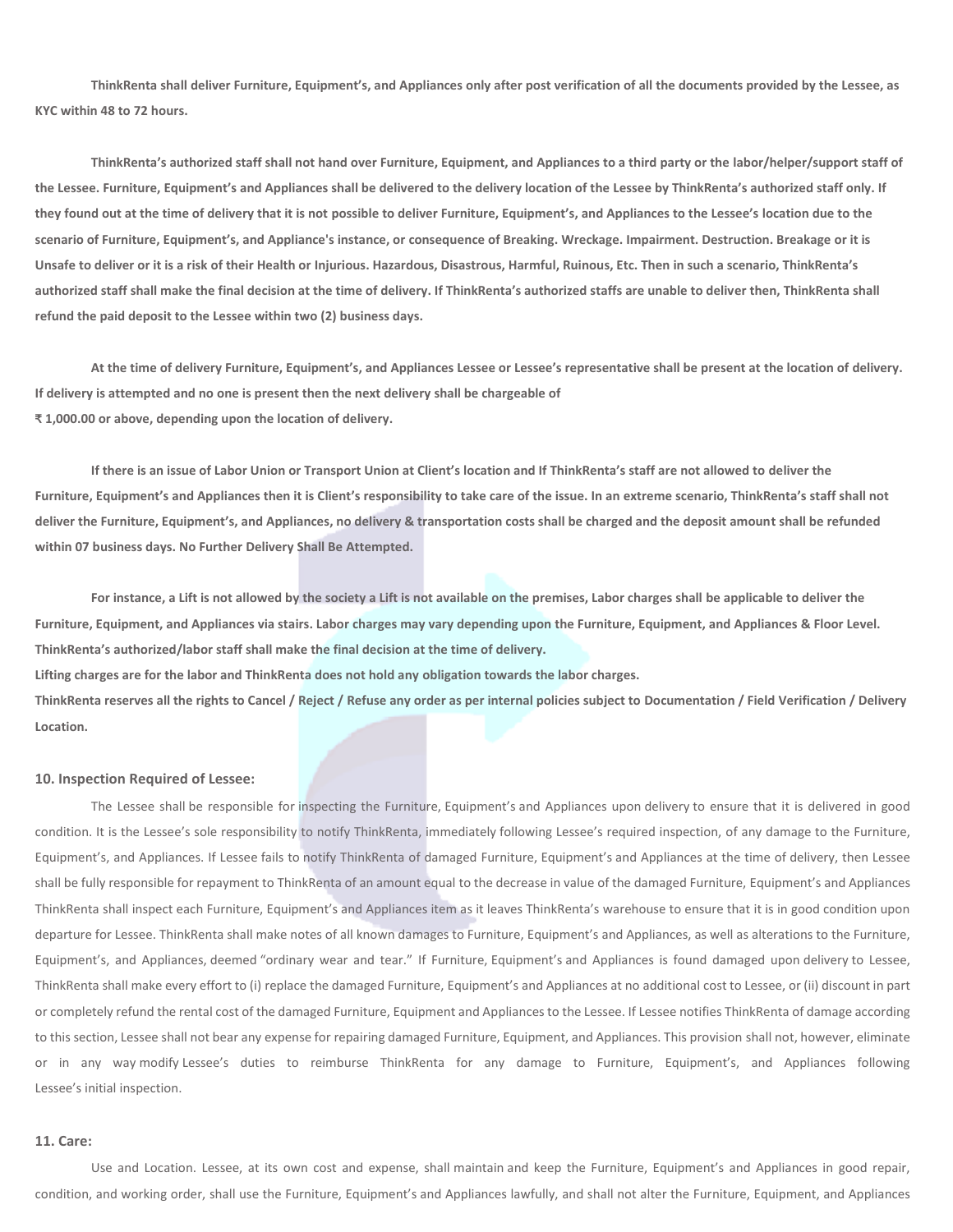without ThinkRenta's prior written consent. (a) The Furniture, Equipment's, and Appliances shall not be removed from the Furniture, Equipment's, and Appliances Location, without ThinkRenta's written (via email) consent. (b) ThinkRenta shall have the right to inspect the Furniture, Equipment, and Appliances at any reasonable time.

## **12. Upgrade/Swap/Relocation:**

To avail Upgrade/Swap/Relocation, Lessee shall complete minimum tenure of 12 Months with ThinkRenta. During the tenure with ThinkRenta Lessee shall not default on Rent (Service Charges) including the late payment/fees. If Lessee request to avail Upgrade/Swap/Relocation, ThinkRenta shall check the records of the Lessee Payments, Dues, etc., for the eligibility of the Lessee to avail Upgrade/Swap/Relocation. If Lessee defaulted on any of the mentioned terms, Upgrade/Swap/Relocation shall be **Null** and **Void** without any prior notice till the end of the contract.

#### **13. Option to Renew:**

If the Lessee is not in default upon the expiration of this Lease, Auto-Renewal shall be applied. The Lessee shall choose the option to renew shall informing ThinkRenta via email at [help@thinkrenta.com](mailto:help@thinkrenta.com) this Lease for a similar term on such terms as the Parties agree upon.

#### **14. Returned Cheque:**

**The Lessee shall be entitled to pay a penalty of ₹ 1,000.00 every time there is a cheque bounce.**

# **15. Risk of Loss.**

Lessee shall bear all risks of loss of and damage to Furniture, Equipment's and Appliances from any cause; an occurrence of such loss or damage shall not relieve Lessee of any obligation hereunder. In the event of loss or damage, Lessee, at ThinkRenta's option, shall: (a) place the damaged Furniture, Equipment's and Appliances in good repair, condition, and working order; or (b) replace lost or damaged Furniture, Equipment's and Appliances with like Furniture, Equipment's and Appliances in good repair, condition and working order with documentation creating clear title thereto in ThinkRenta; or (c) pay to ThinkRenta the then unpaid balances of the aggregate rent reserved under the lease plus the value of ThinkRenta's residual interest in the Furniture, Equipment's and Appliances. Upon ThinkRenta's receipt of such payment, Lessee shall be entitled to ThinkRenta's interest in said item for salvage purposes, in its then condition and location, as is, without warranty, express or implied. ThinkRenta reserves the right to apply Lessee's Security Deposit towards the total cost of any lost or damaged Furniture, Equipment's and Appliances.

#### **16. Indemnity:**

Lessee shall indemnify and hold ThinkRenta harmless against, all claims, actions, suits, proceedings, costs, expenses, damages, and liabilities, including attorney's fees, arising out of, connected with, or resulting from the Furniture, Equipment's and Appliances or the lease, including without limitation, the manufacture, selection, delivery, possession, use, operation, or return of the Furniture, Equipment's and Appliances.

#### **17. Default and Remedies:**

If Lessee ceases doing business as a going concern, or if any credit or financial information submitted to ThinkRenta by Lessee is materially untrue, or if a petition in bankruptcy, insolvency, or reorganization is filed by or against Lessee or any guarantor of Lessee's obligations hereunder, or if Lessee or any guarantor of Lessee's obligation makes an assignment for the benefit of creditors or if Lessee defaults in payment or other performance required under this lease or any other lease or agreement between ThinkRenta and Lessee, ThinkRenta may exercise any one or more of the following remedies: (a) To declare the entire balance of rent hereunder immediately due and payable as to any or all schedules of Furniture, Equipment's and Appliances covered hereby and to similarly accelerate the balances under any other leases between ThinkRenta and Lessee without notice or demand. (b) To sue for and recover all rents, and other monies due, concerning any or all items of Furniture, Equipment, and Appliances to the extent permitted by law. (c) To require Lessee to assemble all Furniture, Equipment's and Appliances at Lessee's expense, at a place reasonably designated by ThinkRenta. (d) To remove any physical obstructions for removal of the Furniture, Equipment's and Appliances from the place where the Furniture, Equipment's and Appliances is located and take possession of any or all items of Furniture, Equipment's and Appliances, without demand or notice, wherever same may be located, disconnecting,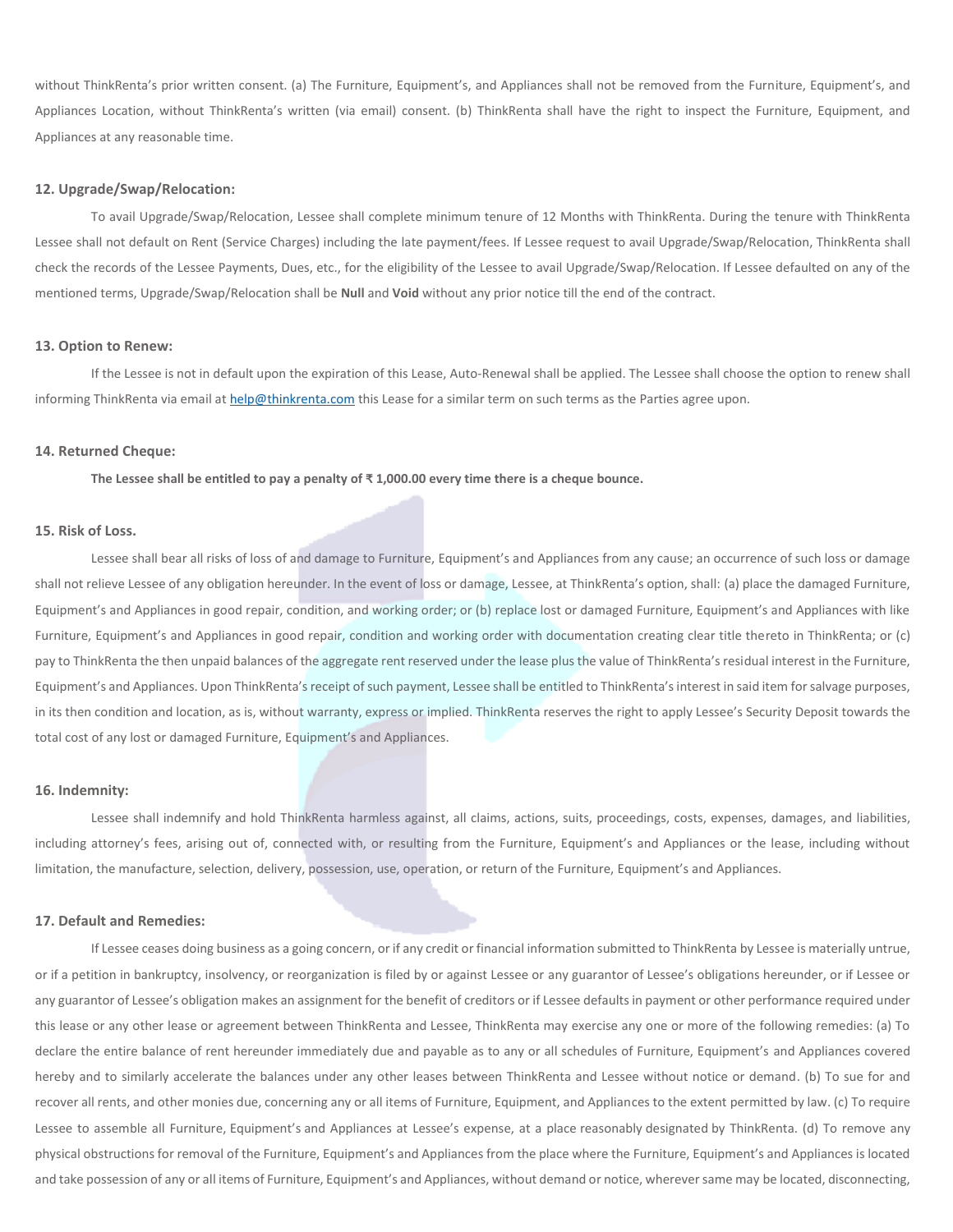and separating all such Furniture, Equipment's and Appliances from any other property, with or without a court order or retaking hearing or other processes of law, it is understood that facility of repossession in the event of default is a basis for the financial accommodation reflected by this lease. Lessee hereby waives all damages occasioned by such retaking. ThinkRenta may, at its option, use, ship, store, repair, or lease all Furniture, Equipment's and Appliances so removed and sell or otherwise dispose of any such Furniture, Equipment, and Appliances at a private or public sale. Lessee shall be liable for and shall pay to ThinkRenta (a) all expenses incurred by ThinkRenta in connection with the enforcement of any of ThinkRenta's remedies, including all expenses of repossession, storing, shipping, repairing, and selling or leasing the Furniture, Equipment's and Appliances, and (b) reasonable attorney's fees. ThinkRenta and Lessee acknowledge the difficulty in establishing a value for the unexpired lease term and owing to such difficulty agree that the provisions of this paragraph represent an agreed measure of damages and are not to be deemed a forfeiture or penalty. If any payment is not made by Lessee when due hereunder, Lessee shall pay to ThinkRenta, not later than one month thereafter, an amount calculated at the rate of five percent one rupee of each such delayed payment, but only to the extent allowed by law, and may, to the extent permitted by law, be exercised concurrently or separately. The exercise of any one remedy shall not be deemed to be an election of such remedy or to preclude the exercise of any other remedy. No failure on the part of the ThinkRenta to exercise and no delay in exercising any right or remedy shall operate as a waiver thereof or modify the terms of this lease. No part of these default and remedial provisions shall negate or in any way modify ThinkRenta's right to use Lessee's Security Deposit to the extent necessary to make good any arrears of rent and/or any damage, injury, expense, or liability caused to ThinkRenta by the event of default or breach of the covenant as provided in paragraph 3 of this lease agreement.

# **18. Performance by ThinkRenta of Lessee's Obligations:**

If Lessee fails to comply with any provision of this lease, ThinkRenta may affect such compliance on behalf of Lessee upon ten (10) days prior written (via email) notice to Lessee. In such an event, all monies expended by, and all expenses of ThinkRenta in affecting such compliance shall be deemed to be an additional rental and shall be paid by Lessee to ThinkRenta at the time of the next periodic payment of rent (Service Charges).

#### **19. Performance by ThinkRenta of Lessee's Obligations:**

Quiet Enjoyment. Without ThinkRenta's prior written consent, Lessee shall not (i) assign, transfer, pledge, or otherwise dispose of the Furniture, Equipment's and Appliances or any interest therein, or (ii) sublet or lend Furniture, Equipment's and Appliances or permit it to be used by anyone other than Lessee or Lessee's employees. Notwithstanding any assignment by ThinkRenta, providing Lessee is not in default hereunder, Lessee shall quietly enjoy the use of the Furniture, Equipment's, and Appliances, subject to the terms and conditions of this lease.

### **20. Time of Essence and Jury Waiver:**

Time is of the essence in this lease. The Lessee waives trial by jury in any action by or against the ThinkRenta under this lease.

# **21. Joint and Several Liabilities:**

If more than one Lessee is named in this lease, the liability of each shall be joint and several.

## **22. Entire Agreement; Modification:**

This lease contains the entire agreement between the ThinkRenta and Lessee. No modification of this lease shall be effective unless in writing and executed by an executive officer of the ThinkRenta.

## **23. Non-Waiver:**

No delay or failure by the ThinkRenta or Lessee to exercise any right under this lease, and no partial or single exercise of any right, shall constitute a waiver of that or any other right, unless otherwise expressly provided herein. A waiver of default shall not be a waiver of any other or subsequent default.

## **24. Counterparts:**